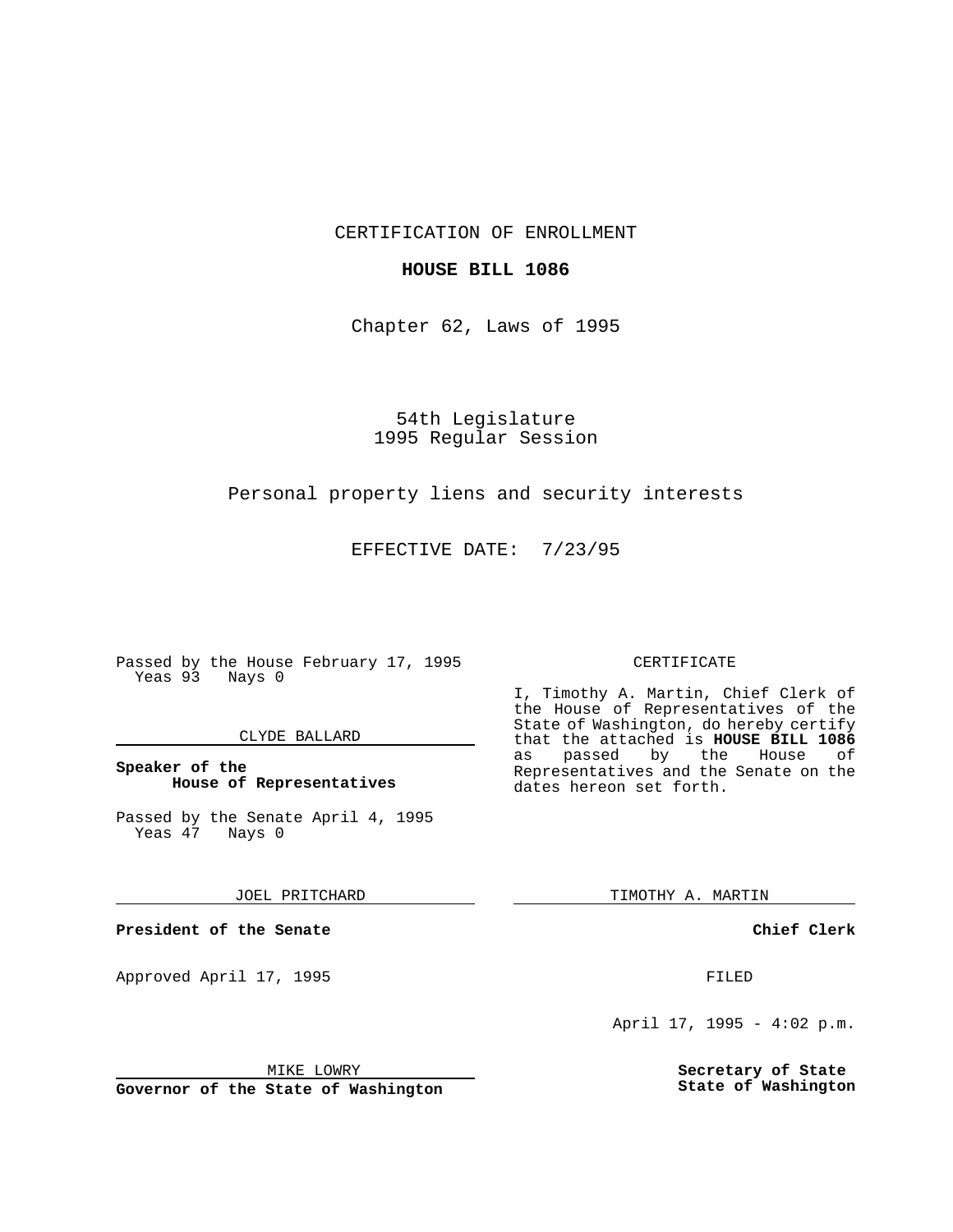# **HOUSE BILL 1086** \_\_\_\_\_\_\_\_\_\_\_\_\_\_\_\_\_\_\_\_\_\_\_\_\_\_\_\_\_\_\_\_\_\_\_\_\_\_\_\_\_\_\_\_\_\_\_

\_\_\_\_\_\_\_\_\_\_\_\_\_\_\_\_\_\_\_\_\_\_\_\_\_\_\_\_\_\_\_\_\_\_\_\_\_\_\_\_\_\_\_\_\_\_\_

Passed Legislature - 1995 Regular Session

# **State of Washington 54th Legislature 1995 Regular Session**

**By** Representatives Hickel and Appelwick; by request of Law Revision Commission

Read first time 01/12/95. Referred to Committee on Law and Justice.

 AN ACT Relating to personal property liens and security interests; amending RCW 61.12.162, 19.32.170, 60.08.040, 60.10.020, 60.10.040, 60.10.050, 60.34.040, 60.36.020, 60.36.050, 60.52.040, 60.72.040, 61.16.010, 61.16.020, and 61.16.030; adding new sections to chapter 60.10 RCW; recodifying RCW 61.12.162; decodifying RCW 61.12.164 and 61.12.165; and repealing RCW 61.16.060.

7 BE IT ENACTED BY THE LEGISLATURE OF THE STATE OF WASHINGTON:

8 **Sec. 1.** RCW 61.12.162 and 1969 c 82 s 1 are each amended to read 9 as follows:

10 The provisions of chapter 61.12 RCW, ((as now or hereafter 11  $amended_r$ ) so far as ((the same shall be)) they are applicable, 12 ((shall)) govern in actions for the judicial foreclosure of liens on 13 personal property excluded by RCW 62A.9-104 from the provisions of the 14 Uniform Commercial Code, Title 62A RCW. The lien holder may proceed 15 ((upon his)) on the lien; and if there ((be)) is a separate obligation 16 ((in writing to pay the same,)) secured by ((said)) the lien, ((he)) 17 the lienholder may bring suit ((upon such separate promise. When he)) 18 on the obligation. If the lienor proceeds on the ((promise, if there 19 be a specific agreement therein contained, for the payment of a certain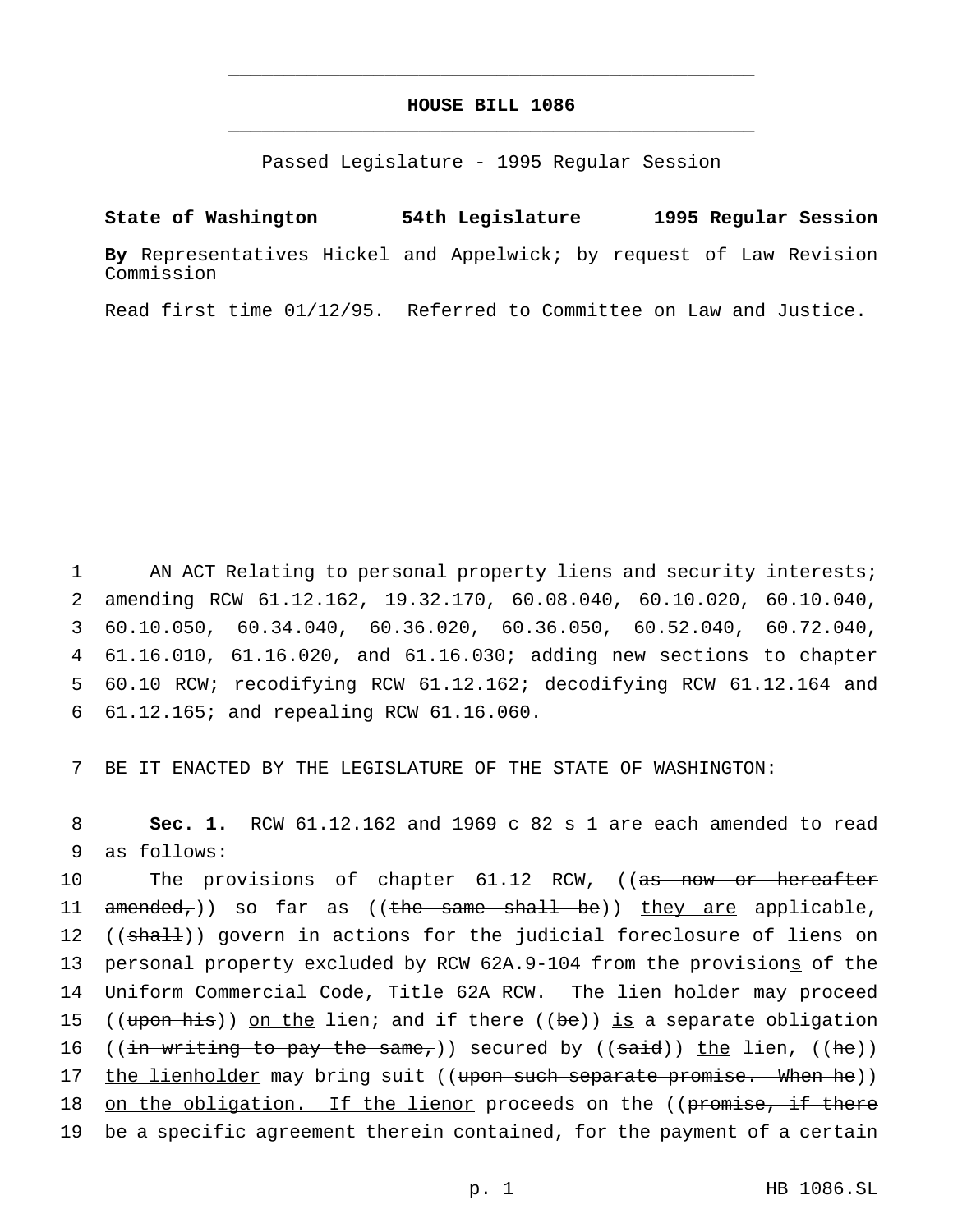1 sum, or there is a separate obligation for the said sum)) obligation, 2 the court shall, in addition to ((a decree of sale of lien property)) 3 entering a decree foreclosing the lien, render judgment ((shall be 4 rendered)) for the amount due ((upon said promise or other instrument, 5 the payment of which is thereby secured;) on the obligation. The 6 decree shall direct the sale of the lien property<sub>1</sub> and if there is a 7 judgment on an obligation and the proceeds of ((said)) the sale ((be)) 8 are insufficient ((under the execution)) to satisfy the judgment, the 9 sheriff is authorized to proceed under the same execution and levy 10 ((upon)) on and sell other property of the lien debtor, not exempt from execution, for the sum remaining unsatisfied.

12 Redemption rights and the rights and interest of a purchaser for value under this section are governed by RCW 60.10.040 and 60.10.050.

 NEW SECTION. **Sec. 2.** A new section is added to chapter 60.10 RCW to read as follows:

 The provisions of chapter 61.12 RCW, so far as they are applicable, shall also be available to a secured party seeking to enforce a security interest by judicial proceedings as authorized by RCW 62A.9- 501(1). In such a proceeding, the court shall enter a judgment foreclosing the security interest and shall render judgment for the amount due on the secured obligation. The decree shall direct the sale of property that is subject to the foreclosed security interest and is within the court's jurisdiction, and if the proceeds of sale are insufficient to satisfy the judgment, the sheriff is authorized to proceed under the same execution and levy on other property of the judgment debtor, not exempt from execution, for the sum remaining unsatisfied.

 The rights and interest of a purchaser for value are governed by RCW 60.10.040 except as otherwise provided in Title 62A RCW.

 **Sec. 3.** RCW 19.32.170 and 1969 c 82 s 10 are each amended to read as follows:

 Every operator of a locker shall have a lien upon all the property of every kind in his possession for all lockers' rentals, processing, handling or other charges due. Such lien may be foreclosed under the 35 procedures as provided in chapter 60.10 RCW ((and RCW 61.12.162)).

 (1) Locker owners and operators shall not be responsible for liability for violations of game or other laws by renters unless the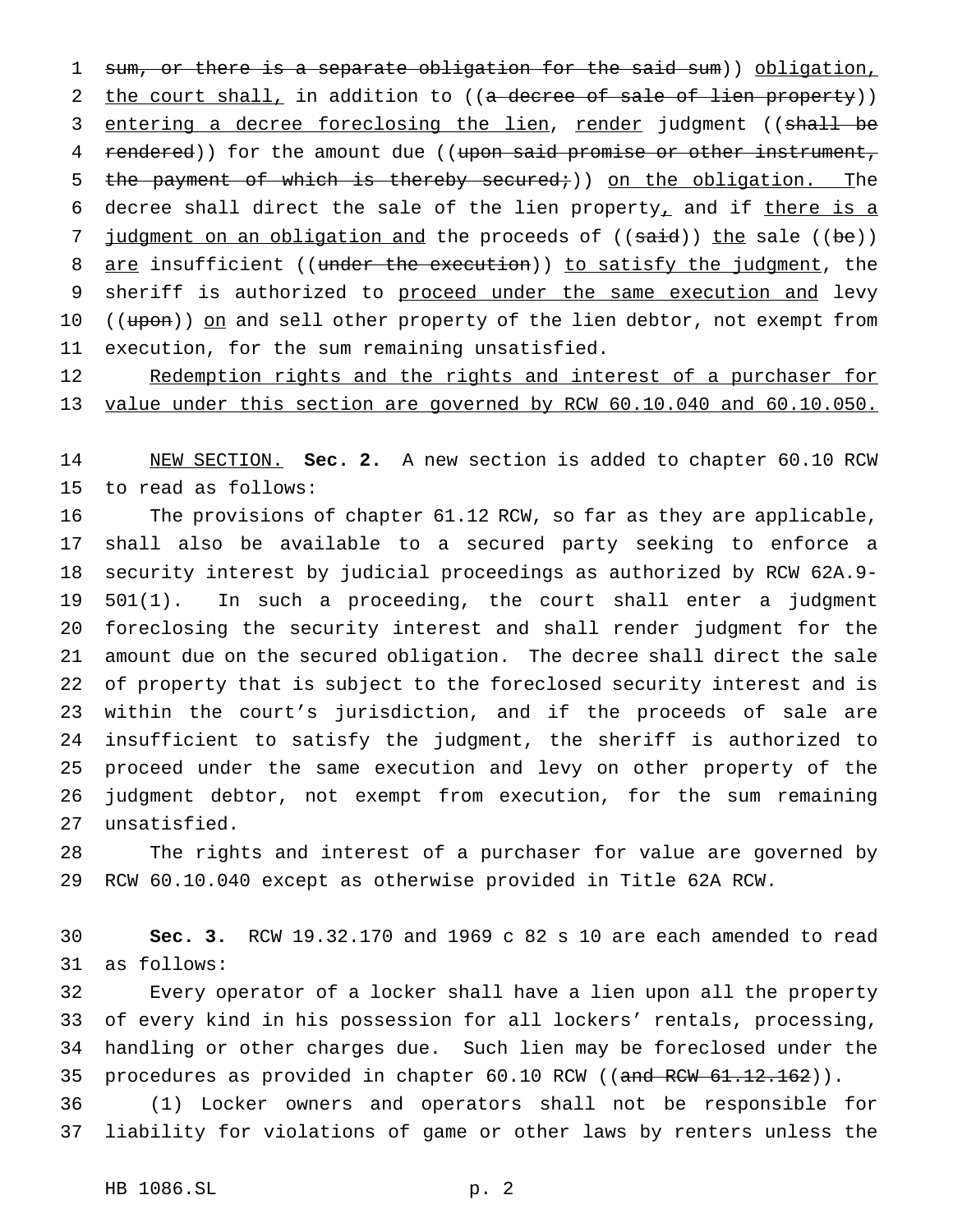contents of the locker are under the control of the locker plant operator.

 **Sec. 4.** RCW 60.08.040 and 1969 c 82 s 11 are each amended to read as follows:

 The lien herein provided for may be enforced against all persons having a junior or subsequent interest in any such chattel, by judicial procedure or by summary procedure as set forth in chapter 60.10 RCW 8 ((and RCW 61.12.162)) within nine months after the filing of such lien notice, and if no such action shall be commenced within such time such lien shall cease.

 **Sec. 5.** RCW 60.10.020 and 1991 c 33 s 3 are each amended to read as follows:

 Any lien upon personal property, excluded by RCW 62A.9-104 from the provisions of the Uniform Commercial Code (Title 62A RCW), may be foreclosed by: (1) An action in the district court having jurisdiction in the district in which the property is situated in accordance with 17 RCW ((61.12.162)) 60.10. --- (RCW 61.12.162 as recodified by this act), if the value of the claim does not exceed the jurisdictional limit of the district court provided in RCW 3.66.020; or (2) an action in the superior court having jurisdiction in the county in which the property 21 is situated in accordance with RCW ((61.12.162)) 60.10.--- (RCW 22 61.12.162 as recodified by this act), if the value of the claim exceeds the jurisdictional limit of the district court provided in RCW 3.66.020; or (3) summary procedure as provided in this chapter.

 **Sec. 6.** RCW 60.10.040 and 1969 c 82 s 5 are each amended to read as follows:

 When a lien is foreclosed in accordance with the provisions of 28 ((RCW 61.12.162 and)) this chapter, the disposition transfers to a purchaser for value all of the lien debtor's rights therein, discharges the lien under which it is made and any security interest or lien subordinate thereto. The purchaser takes free of all such rights and interests even though the lien holder fails to comply with the 33 requirements of this chapter ((<del>or of any judicial proceedings under RCW</del>  $34 \quad 61.12.162)$  :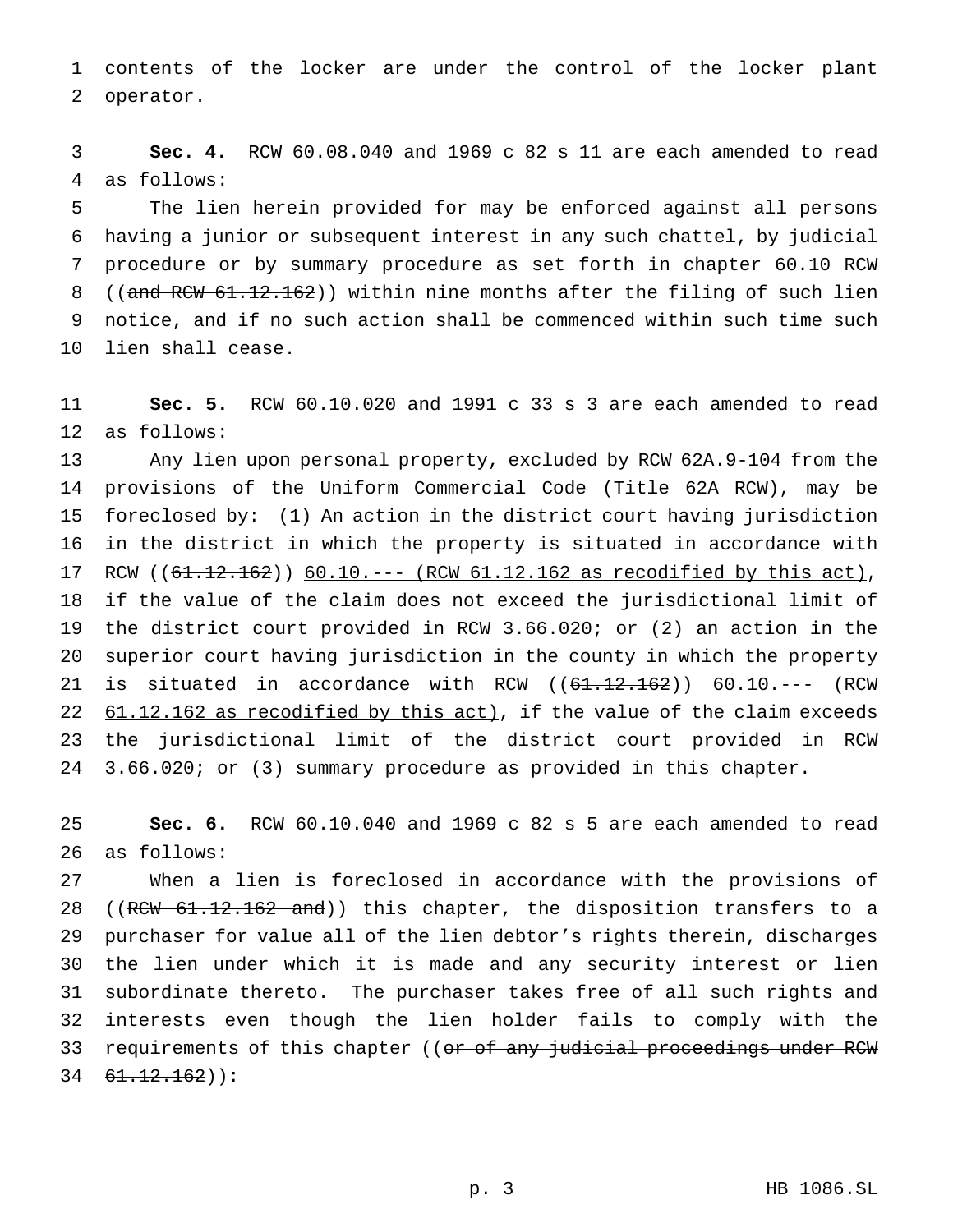(1) In the case of a public sale, if the purchaser has no knowledge of any defects in the sale and if he does not buy in collusion with the lien holder, other bidders or the person conducting the sale; or (2) In any other case, if the purchaser acts in good faith.

 **Sec. 7.** RCW 60.10.050 and 1969 c 82 s 6 are each amended to read as follows:

 At any time before the lien holder has disposed of collateral or 8 entered into a contract for its disposition under ((RCW 61.12.162 and)) this chapter, the lien debtor or any other secured party may redeem the 10 collateral by tendering fulfillment of all obligations to the holder 11 that are secured by the collateral as well as the expenses reasonably 12 incurred by the lien holder( $(\tau)$ ) in holding and preparing the 13 collateral for disposition, in arranging for the sale, and ((his)) for reasonable attorneys' fees and legal expenses.

 **Sec. 8.** RCW 60.34.040 and 1969 c 82 s 12 are each amended to read as follows:

 The lien may be enforced within the same time and in the same manner as mechanics' liens are foreclosed, when said lien is upon real 19 property, or in the same manner as provided in chapter 60.10 RCW ((and 20 RCW 61.12.162)) when the lien is upon personal property. The court may allow as part of the costs of the action the money paid for filing or recording the claim and a reasonable attorney fee.

 **Sec. 9.** RCW 60.36.020 and 1969 c 82 s 19 are each amended to read as follows:

 Such liens may be enforced, in all cases of maritime contracts or service, by a suit in admiralty, in rem, and the law regulating proceedings in admiralty shall govern in all such suits; and in all cases of contracts or service not maritime, by a civil action in any 29 superior court of this state as provided in RCW ((61.12.162)) 60.10.---(RCW 61.12.162 as recodified by this act).

 **Sec. 10.** RCW 60.36.050 and 1969 c 82 s 13 are each amended to read as follows:

 The liens hereby created may be foreclosed as provided in RCW ((61.12.162)) 60.10.--- (RCW 61.12.162 as recodified by this act).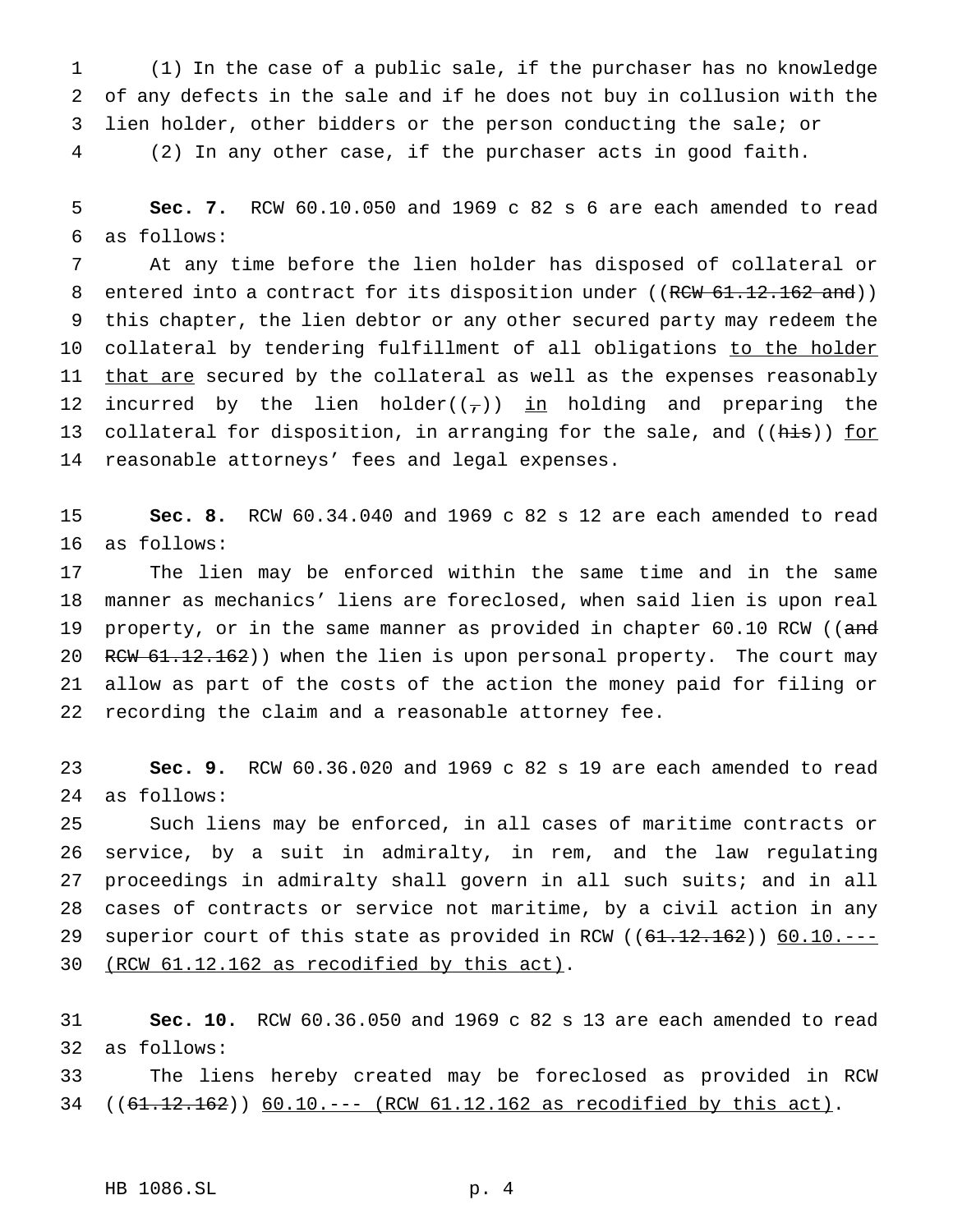**Sec. 11.** RCW 60.52.040 and 1969 c 82 s 14 are each amended to read as follows:

 Liens under this chapter may be foreclosed as provided in chapter 4 60.10 RCW ((and RCW 61.12.162)).

 **Sec. 12.** RCW 60.72.040 and 1969 c 82 s 15 are each amended to read as follows:

7 Said lien may be foreclosed as provided in chapter 60.10 RCW ((and 8 RCW  $61.12.162)$ .

 **Sec. 13.** RCW 61.16.010 and 1897 c 23 s 1 are each amended to read as follows:

11 Any person to whom any real estate ((or chattel)) mortgage is given, or the assignee of any such mortgage, may, by an instrument in 13 writing, ((by him)) signed and acknowledged in the manner provided by law entitling mortgages to be recorded, assign the same to the person therein named as assignee, and any person to whom any such mortgage has been so assigned, may, after the assignment has been recorded in the office of the auditor of the county wherein such mortgage is of record, acknowledge satisfaction of the mortgage, and discharge the same of record.

 **Sec. 14.** RCW 61.16.020 and 1985 c 44 s 13 are each amended to read as follows:

22 Whenever the amount due on any mortgage is paid, the mortgagee( $(\tau$ 23 his)) or the mortgagee's legal representatives or assigns( $(\tau)$ ) shall, at the request of any person interested in the property mortgaged, execute an instrument in writing referring to the mortgage by the volume and page of the record or otherwise sufficiently describing it and acknowledging satisfaction in full thereof. Said instrument shall be duly acknowledged, and upon request shall be recorded in the county wherein the mortgaged property is situated. Every instrument of writing heretofore recorded and purporting to be a satisfaction of mortgage, which sufficiently describes the mortgage which it purports to satisfy so that the same may be readily identified, and which has been duly acknowledged before an officer authorized by law to take acknowledgments or oaths, is hereby declared legal and valid, and a certified copy of the record thereof is hereby constituted prima facie evidence of such satisfaction.